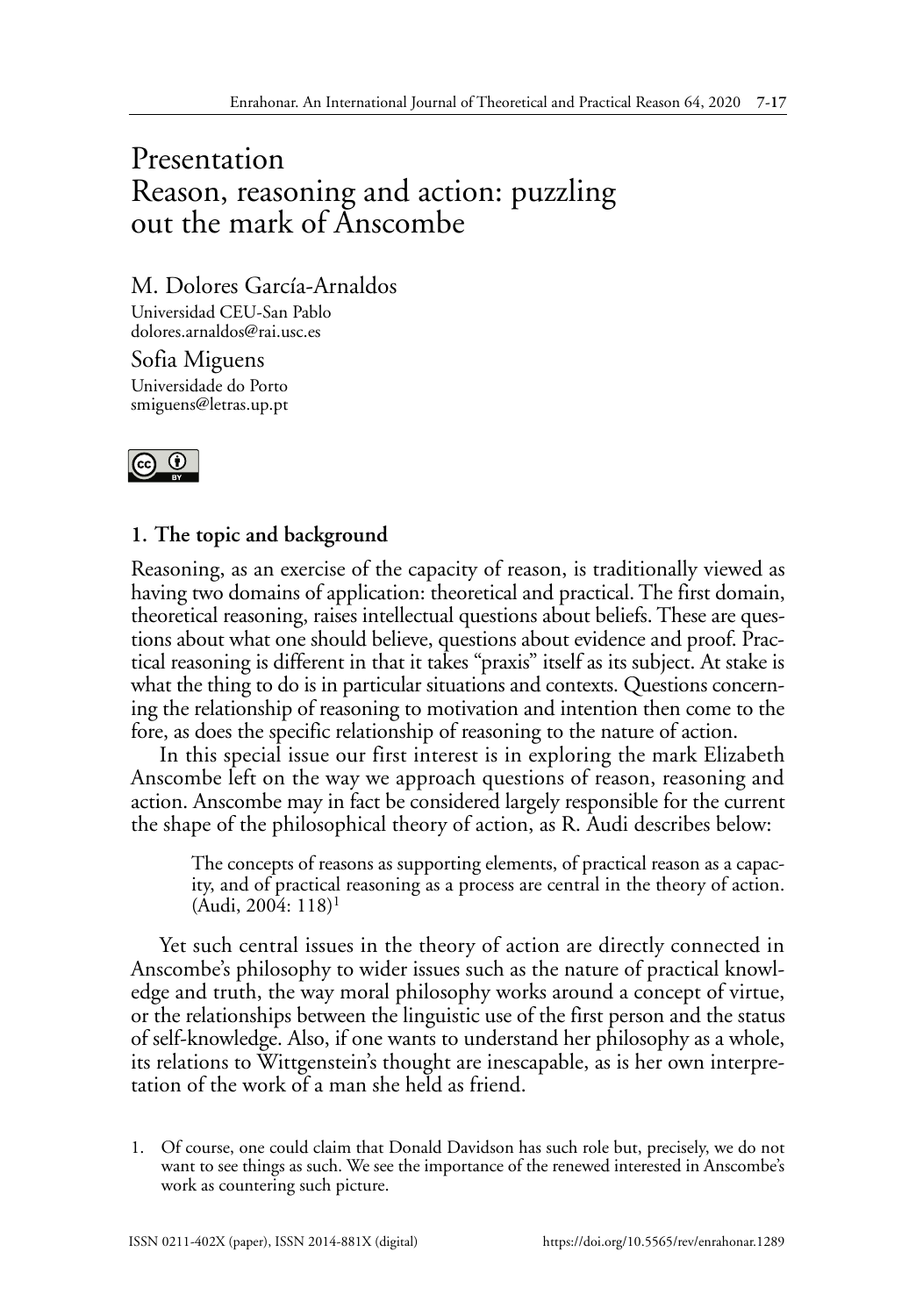Elizabeth Anscombe, the person, was a puzzling character. She was a brilliant philosopher and she was an eccentric. She did not shy away from calling people 'stupid' (also in writing) when she did not agree with them. She was also, undoubtedly, an original thinker who was slow to gain recognition over the years given the difficulty of so much of her work2, which not only needs to be read patiently and attentively but also several times in order to achieve a non-simplistic understanding of her thought. Presenting the complexity of what appears to be simple was always one of Anscombe's goals, as well as unmasking the banality of certain theories that, hidden behind labels and gestures, are presented as sophisticated (Wiseman, 2016: 2). This comes together in the fact that unlike most academic philosophers today, Anscombe did not view philosophy as a technical discipline but rather as the task of thinking about ultimate issues and addressing the most difficult questions (see Wiseman, 2016: 17).

All things considered, the way Anscombe is received today is a complex matter. Her writings on the philosophy of mind and action are admired by many. As for some of her writings on morals, many modern-day readers politely look away. Yet her positions in those fields are not unconnected. In whatever case, not everything about Anscombe is applauded: there is also a lot of criticism and even reproach, and not only in relation to the contents of some of her writings on moral issues. For example, Simon Blackburn, who unhesitatingly describes Anscombe as one of the most influential moral philosophers of recent times, has no qualms about saying that this influence is largely unfortunate because of her particularly fierce and aggressive approach to morality and philosophy. Yet even though Blackburn rejects some of the applications of Anscombe's ethics and in general dislikes her tone, he also recognizes that all moral theorists share with Anscombe the need to articulate the central ideas of the dignity and value of human life, and of the virtues necessary to live it well. What Blackburn cannot approve of with regard to Anscombe is the fact that she devoted much so more space in her work to justice than to "altruism, benevolence, charity, compassion, empathy, forgiveness, mercy, sympathy, or love" (Blackburn, 2005). All in all, he feels that such a difficult area as ethics requires a more delicate touch than Anscombe's.

We are well aware of the mixed reactions aroused by Anscombe's work; we find them thought-provoking and bore them in mind while preparing this special issue of *Enrahonar.* It was conceived to mark the centenary of Anscombe's birth as well as the 50th anniversary of *An Introduction to Wittgenstein's* 

<sup>2.</sup> In order to have a realistic historical picture of Anscombe's career and position in  $20<sup>th</sup>$ century academic philosophy it is worth keeping in mind that by the time she began her studies at Oxford (1938), the University had admitted women for not so long (since the late 1870s) and degrees had started being awarded much more recently (in 1920). A cohort of well known (women) moral philosophers (Philippa Foot, Iris Murdoch, Mary Midgely and Mary Warnock) were Anscombe's contemporaries at Oxford. These were all philosophers interested in understanding this intricate world – the 'deeply puzzling world' (Midgely, 2013) – rather than in dialectical academic disputes centred on discourse itself.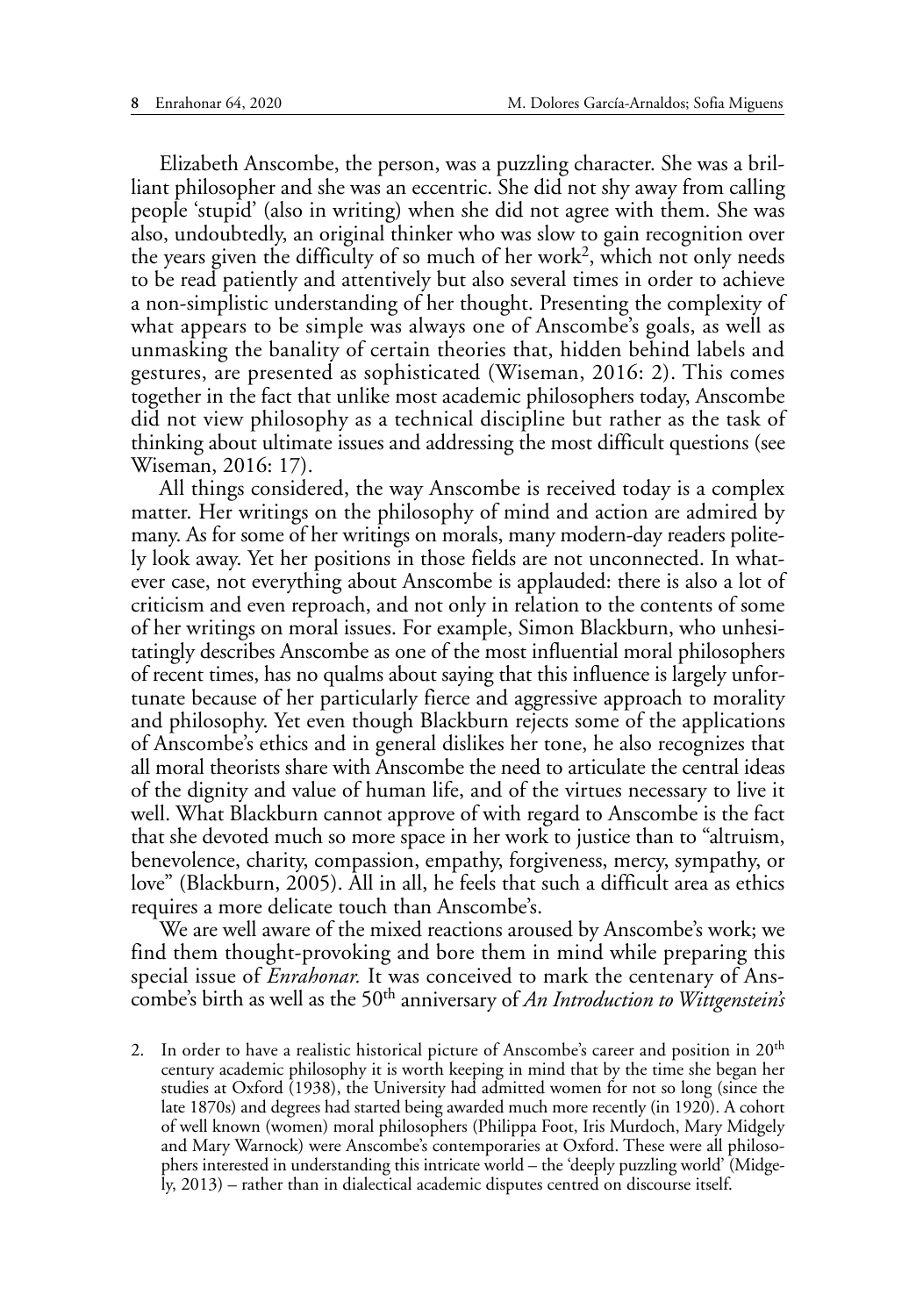*'Tractatus'*3 and our main goal was to promote the study of Anscombe's work as starting point for highly diverse investigations in philosophy, and not just philosophy of mind and action or Wittgenstein's interpretation thereof, but also general investigations into the nature of practical rationality as Anscombe, in her controversial way, saw it.

Despite the possible controversy, both editors of this special issue find immense value in Anscombe's work, although we discovered it through very different paths. For one of us (SM), Anscombe's work has often been, in recent years when teaching philosophy of mind or philosophy of action, useful for spelling out what a Wittgensteinian position might be on such topics as consciousness or agency. Where Wittgenstein makes gnomic comments or asks seemingly mysterious questions (e.g. "An inner process stands in need of outward criteria" (*Philosophical Investigations,* §580) or "What is left over if I subtract the fact that my arm raises from the fact that I raise my arm?" (*Philosophical Investigations,* §621)), Anscombe provides us with fine, explicit analyses. The study of Anscombe has also been a way to go back to the topics of former publications on the philosophy of action whose fundamental orientation was not completely satisfactory (see Mauro, Miguens and Cadilha,  $2013<sup>4</sup>$ ).

The other one of us (DGA) is particularly interested in epistemology and the nature of inference and justification. This led her to the study of theoretical and practical reasoning and to analyse diverse problems that each of them must overcome. Hence the interest in the idea of reasoning as a mental action: for Anscombe (Anscombe, 1981), inference is an action, like the action we perform when moving a chess piece.

Anscombe believed in the need to broaden the class of actions that depend on practice to include following a rule and speaking a language. She discusses this in "The Question of Linguistic Idealism" (1981). If a special type of action is one in which the subject knows what he/she is doing, and this is what defines it as an action and not as a mere event or occurrence, then we would have to conclude that it is in the nature of action that the subject knows that he/she is the agent of that action, and so we fall back into circularity. The problem is how to get out of the explanatory circle.

If we consider the notion of action, and which actions are relevant, as our object of study, we see that it can be claimed that intentional actions are the

- 3. The book was published in 1959 (2<sup>nd</sup> edition 1963) and it inaugurated a radical change in how the *Tractatus* was read.
- 4. This is a book of interviews with philosophers and theoreticians of action (Alfred Mele, Michael Bratman, Hugh McCann, Joshua Knobe, Daniel Hausman, George Ainslie). We used the same initial script for all interviews. The questions were the following: 1) In your view, what are the most central (or important) problems in the philosophy of action? 2) For some or all of the following problems – action, agency and agent – what do they contrast with most significantly? 3) Which of these are liable to be rational/irrational? 4) In what sense is the thing to do to be decided by what is rational? Are there limits to rationality? 5) What explains action, and how? What is the role of deliberation in rationality? 6) How is akrasia possible (if you think it is)?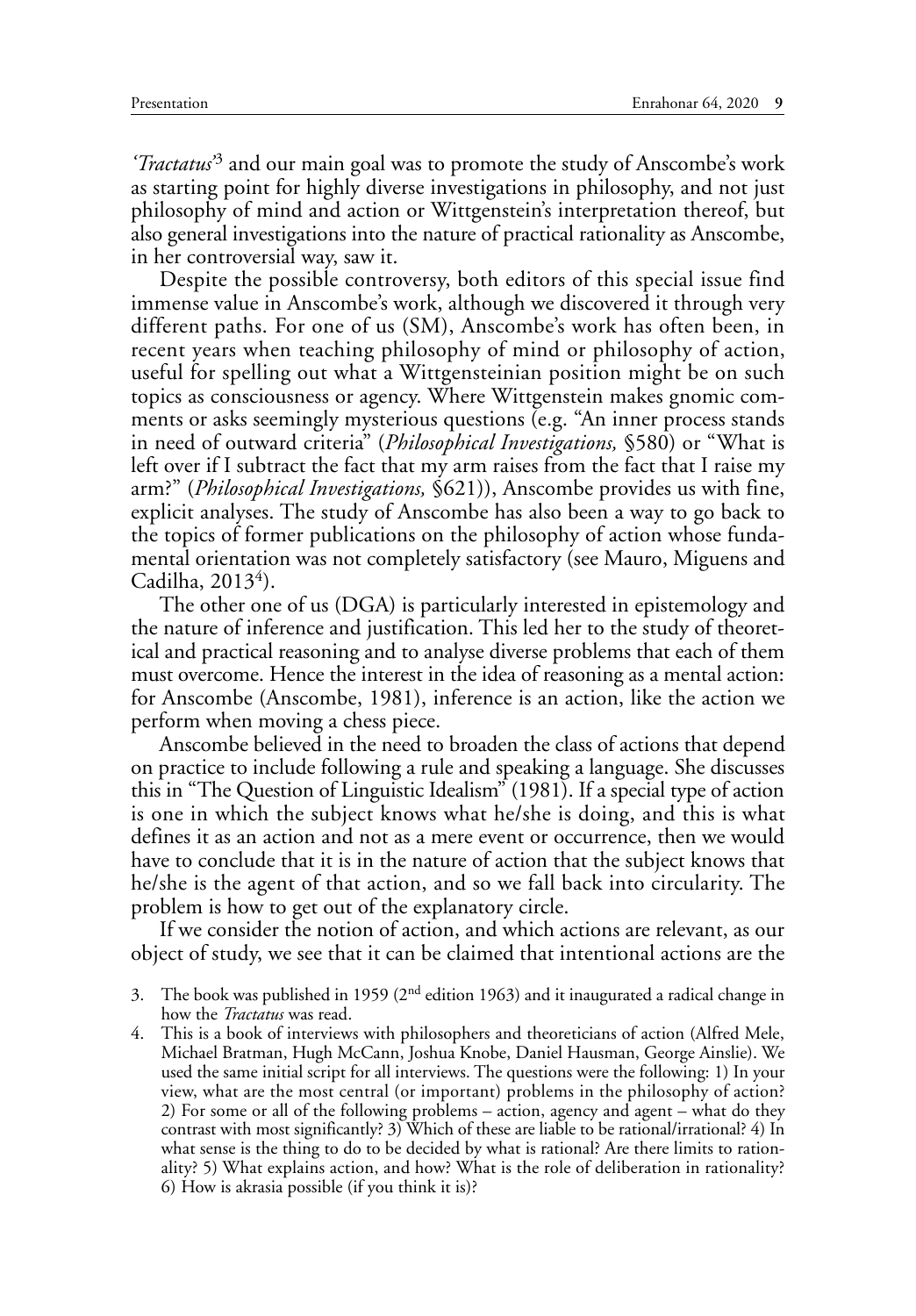relevant form of action. However, if intentional action is only one type of action, why is this form of action privileged? Such a question is usually addressed by saying that intentional action is important because it is explained with reference to rationality, since there is a close link between rationality and intention, to the extent that if an action is performed for a reason, then it is intentional. The problem then is that when we want to justify that the action is a special category of event for which we can give a reason, we fall into circularity. Anscombe describes this circularity in *Intention*: "Why is giving a start or gasp not an 'action', while sending for a taxi, or crossing the road, is one? The answer cannot be "Because the answer to the question 'why?' may give a reason in the latter cases", for the answer may 'give a reason' in the former cases too; and we cannot say "Ah, but not a reason for *acting*"; we should be going round in circles" (Anscombe, 2000: §5).

For Anscombe, the problem when defining an action as an event that is performed for a reason is that the reason why we perform the action is explained either as a reason-for-action or as a reason-for-something that occurs. However, the latter is not useful. On the other hand, in the first case we count on the fact that 'action' is something we already understand whereas it is supposed to be that which requires explanation (see Ford, 2011: 99).

## **2. The contributions**

This special issue of *Enrahonar* gathers a wide variety of interesting materials on Anscombe's work. The authors that responded to our challenge are also of quite diverse geographic provenance, coming the UK, France, Italy, Spain, Portugal and Turkey. We organized them around some of Anscombe's biggest interests – modern moral philosophy, intention, interpretation of Wittgenstein and the first person. The articles concern, respectively, rationality, action, language and understanding (Roger Teichmann), modern moral philosophy before and after Anscombe (Constantine Sandis), Anscombe and Aristotelianism in moral philosophy (Susana Cadilha), the epistemology of moral prohibitions (Michael Wee), natural expression of intention according to Wittgenstein and Anscombe (Duncan Richter), the unity of 'intention' (Noam Melamed), voluntary action in *Intention* (Jean-Philippe Narboux), the relationships between Anscombe and Wittgenstein's philosophies (Elisa Grimi) and finally the first person, by this meaning the relationship between first person reports and issues regarding consciousness and self-consciousness (Eylem Özaltun). We briefly describe the contents of the articles below. But first a few words about two of Anscombe's major works, *Intention* and "Modern Moral Philosophy".

One of Anscombe's biggest interests was 'intention'. It is perhaps the topic her name is more intimately connected with, so it is well worth remembering the context in which *Intention* appeared. As Anscombe herself states in her introduction, *Intention* contains mostly the lectures she gave at Oxford University in 1957. A year earlier, the university had proposed the award of an honorary degree to the president of the United States, Harry S.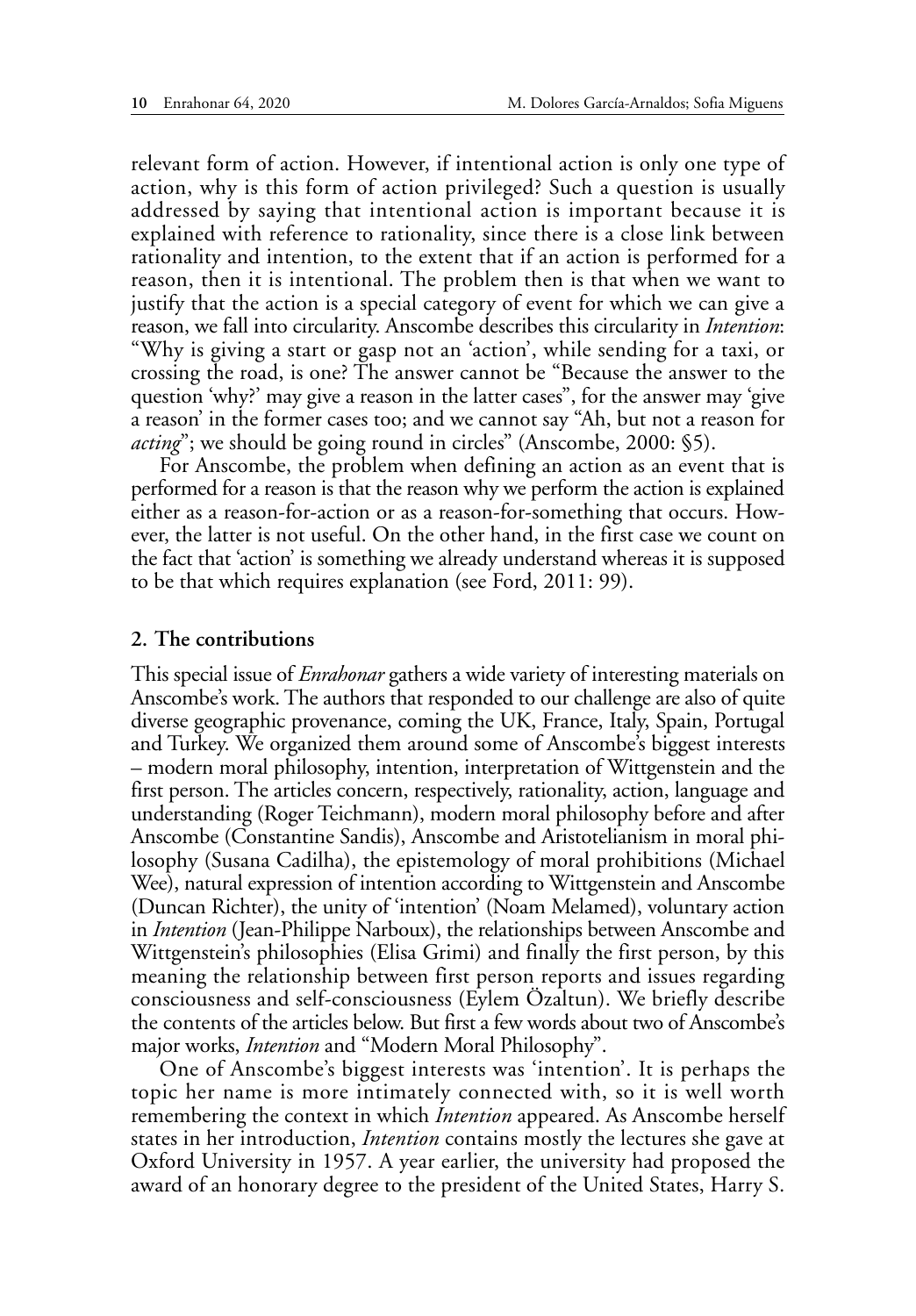Truman<sup>5</sup>. Truman was appointed president after the death of Franklin D. Roosevelt in 1945 and it was he who gave the order to drop the atomic bombs on Japan that killed more than 80,000 civilians on impact and a similar number over the next few months. In 1956, Anscombe published the pamphlet "Mr. Truman's Degree" (1957b) in which she gave her reasons for opposing the proposition. She claimed Truman had done something that was clearly immoral in terms of traditional casuistry, i.e. had directly and deliberately used civilians as targets for a military attack. In the conclusion to her pamphlet, Anscombe wondered whether the ethics taught at Oxford were the cause or a symptom of the lack of moral sensitivity demonstrated by members of its academic body on this occasion. In a way, she was calling for open rational argumentation in ethics, beyond meta-ethics, and made it clear such argumentation applied very directly to practical real-world issues.

*Intention* came to light as a development of certain pages of "Mr. Truman's Degree", as did an article published two years later, "Modern Moral Philosophy", which expanded on the last two pages of the pamphlet. One of the debates raised by the case analysed in "Mr. Truman's Degree" was the distinction between murder and causing death, a distinction which is very often discussed from an ethical and legal standpoint. In "Modern Moral Philosophy" Anscombe claimed that moral philosophy cannot be productive without an adequate and prior philosophy of psychology. Three of the terms that required conceptual clarification before any ethical analysis were the three concepts that Anscombe introduces in *Intention*: "(…) 'expression of intention for the future, intentional action, and intention in acting' (contents, §1, p. i)" (Wiseman, 2016: 27). Some of the most relevant questions raised in *Intention* occur precisely in the light of this clarification and this special issue shows why they are still as relevant as ever.

One of the ideas that Anscombe analyzes in "Modern Moral Philosophy" is the virtue of justice and what it is to be a "fair person". As Teichmann (2018) underlines, this investigation covers a number of issues. In this context it is especially worth exploring and analyzing the relevance of ideas such as moral bedrock, moral 'hinge propositions' and connatural knowledge, among others. The first articles in this special issue are dedicated to this.

In his article, Roger Teichmann assumes that the criterion for knowing whether someone understands the words of a language includes acting accord-

5. When Oxford University proposed to give an honorary degree to then ex- president Harry Truman, who had ordered the bombing of Hiroshima and Nagasaki, Anscombe opposed it in a speech delivered to her colleagues in which she argued that one may as well honor Genghis Khan, Nero, or Hitler. In Truman's defense, she heard it said that all he actually *did* was to sign his name on a piece of paper, that it wasn't his *aim* to kill innocent civilians, and that his only *intention* was to end the war.

This led her to think that it was worth a philosopher's time to explain what it is to intend to do something, and so she decided to give a series of lectures on that topic, which grew into her *Intention.* (See "Mr. Truman's Degree", in *Ethics, Religion, and Politics,* and Mary Geach's "Introduction", in *Human Life, Action and Ethics*) (Stoutland, 2011: 4).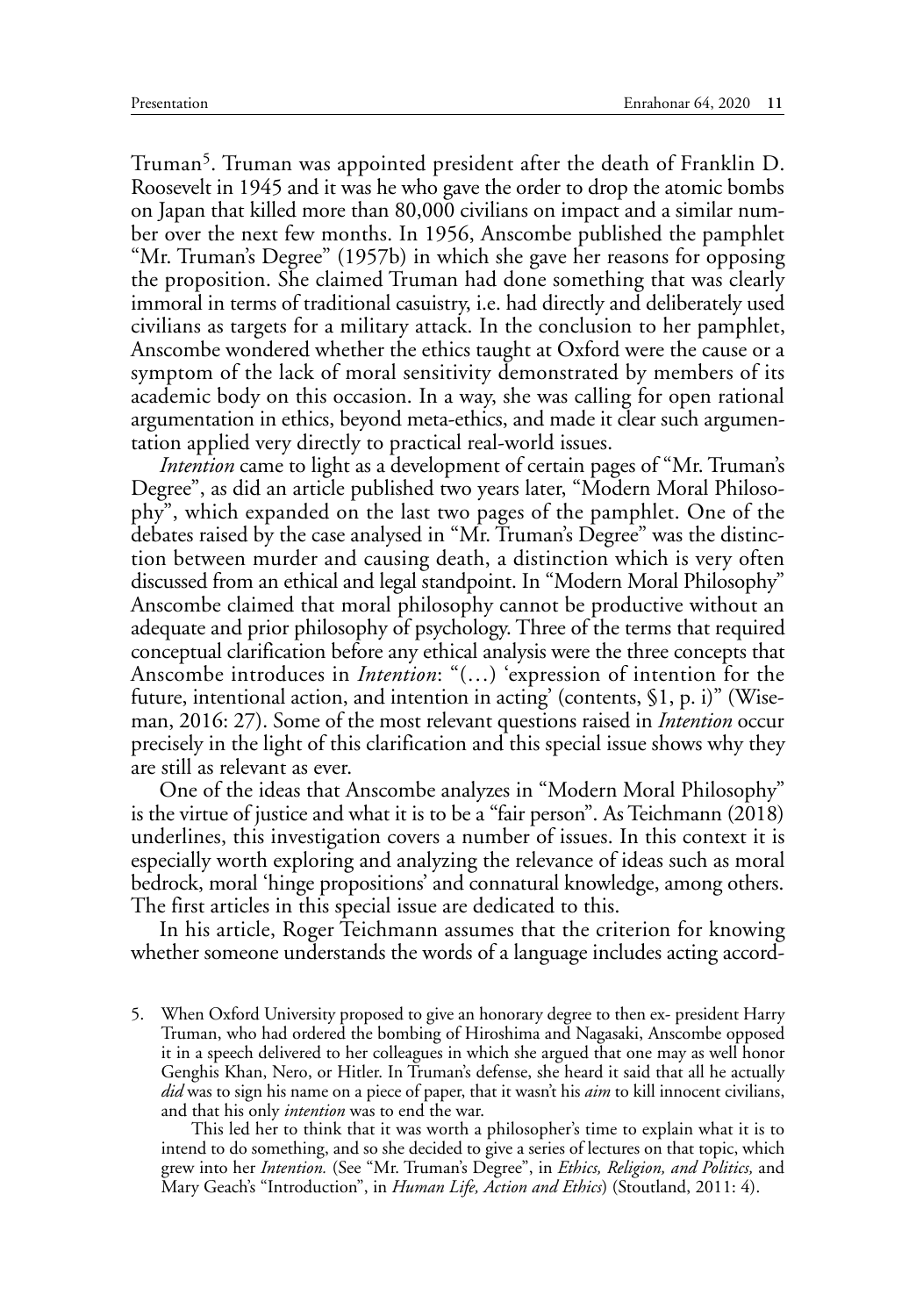ingly. If we accept that understanding is manifested in the use of language, then by teaching a person the meanings of words, we are trying to instil in him or her an ability, and an inclination, to use those words correctly.

He focuses on the use of modals as seen by Anscombe, for example, "you have to  $\varphi$ " (e.g. you have to collaborate). Actions include what is specified in the modal's statements (ϕ -ing, solidarity). In the specific case of stopping and forcing modals, we also aim to instil the inclination to do (or not do) what is mentioned as what we "have to" or "cannot" do.

According to Teichmann, we assume by default certain linguistic competence in people who do not learn and this explains why there are people who say they understand "to have to collaborate" (you have to  $\varphi$ ) while they are not willing to respond in an adequate way, that is, collaborating-solidarity (ϕ -ing)

From here Teichmann argues that it becomes normal for members of some social group not to respond adequately to detention and/or forced modals of one kind or another. This situation gives rise to a certain conceptual and practical confusion that Anscombe already highlighted when she wrote about moral duty and 'moral obligation'.

Hence, Teichmann concludes that if we assume that the understanding of modal statements is manifested in forms of voluntary action, the internalist approach according to which one only has reason to obey a rule if doing so favours the satisfaction of one's desires is inconsistent. For Teichmann, an internalist on reasons for action adheres to the erroneous notion of logical independence, that is, he/she considers thought, will and understanding to be logically independent of action because they are based on the idea that an action is performed in view of a reason for it and reason is found when one first seeks to satisfy one's desires. Desires, for the internist, are independent of actions. In contrast, Teichmann holds that understanding, meaning, and action are closely intertwined and the desire that seeks the reason for action is subsequent to that action.

Constantine Sandis' article is a in-depth survey of the state of moral philosophy and philosophy of action before and after Anscombe's 1958 "Modern Moral Philosophy". A gallery of moral philosophers – "after 1958" and "before 1957" – are put into perspective in the light of Anscombe's controversial claims in "Modern Moral Philosophy". Many of this philosophers disagreed with Anscombe. Sandis' conclusions are not very optimistic – in fact he speaks of tragic irony. A great deal happened in moral philosophy and theory of action from 1958 that was neither predicted not intended by Anscombe and which actually went against her way of seeing how things should be. Her views gave rise to virtue ethics as simply one more option in normative ethics and to a strand of moral psychology with an eye on cognitive science. The general diagnosis of our times is that we have moral philosophy replete with consequentialist thinking obsessed with trolley-cases, a "philosophy of psychology" that has replaced conceptual explorations with cognitive science, an empirical moral psychology that is sceptical about character traits, the re-branding of psychology as cognitive science, and virtue ethics as a theory of 'morally right action'. None of this was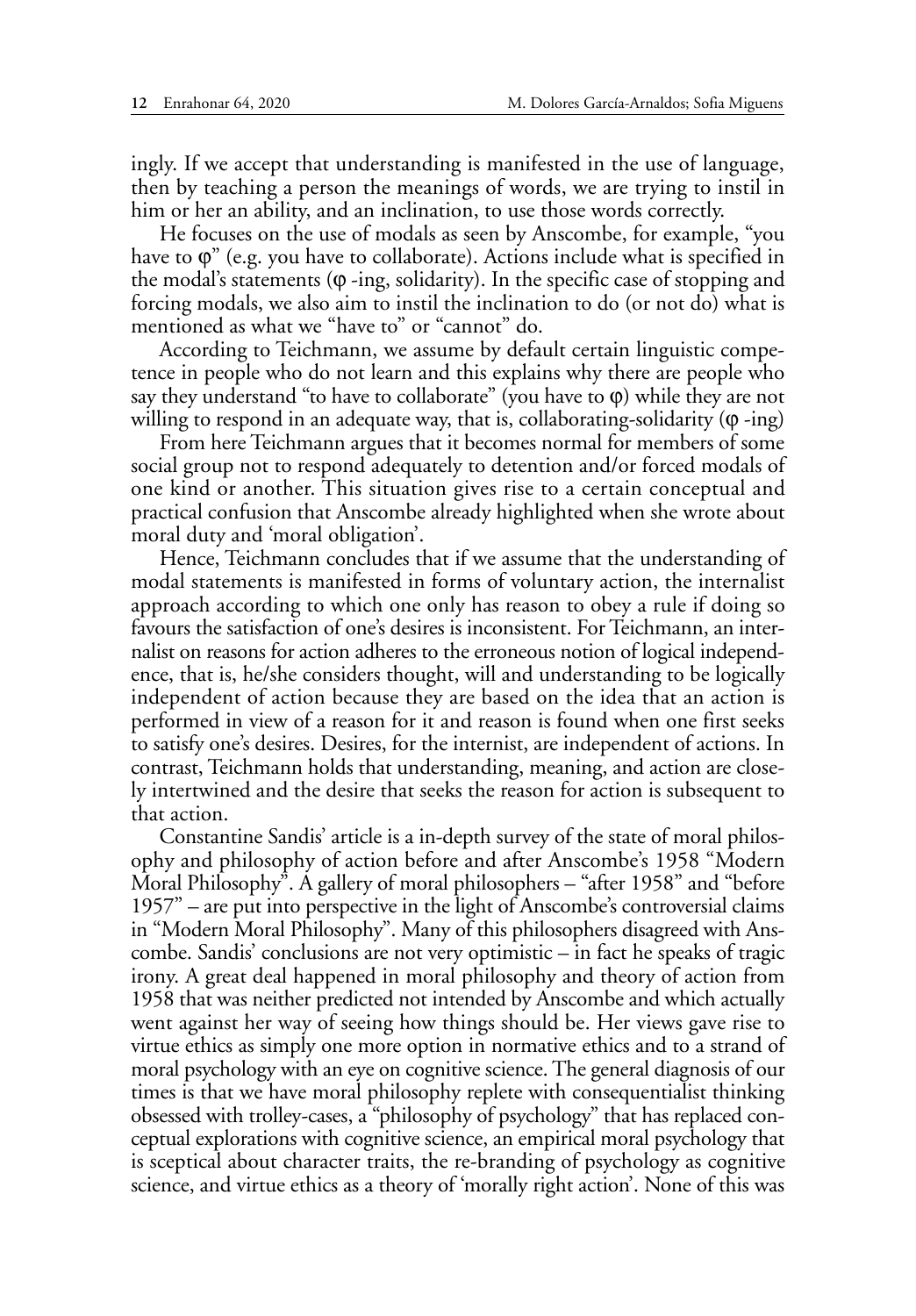intended by Anscombe. In fact, Sandis claims that, by comparison, things were better before her. Moral philosophy was in a much better shape between the beginning of the 20<sup>th</sup> century and the publication of "Modern Moral Philosophy" (two good examples being Ross and Prichard). The increased specialisation of academic philosophy led to an offshoot that went against both the spirit and the letter of "Modern Moral Philosophy". Anyway, regardless of how one judges the accounts of action that Anscombe criticized, and the account she favoured in their place, Sandis last word is that "Modern Moral Philosophy" seems to have inadvertently created a wedge between ethics and action theory.

In her article, Susana Cadilha looks at Anscombe's "Modern Moral Theory" as a founding text in the revival of virtue ethics. Anscombe believed it is possible to do ethics without using concepts such as 'moral ought' or 'moral obligation' and the perfect example of this is Aristotelian ethics. On the other hand, Anscombe claims that moral philosophy is not useful at present, since she finds that philosophically there is a huge gap that needs to be filled by an account of human nature, human action and human 'flourishing'. The gap Anscombe refers to appears where there should be "proof that an unjust man is a bad man". Cadilha's aim in her paper is to discuss the various ways in which Anscombe's theses can be interpreted. For that she brings in two other philosophers for whom Aristotelian virtue ethics was also essential – Philippa Foot and John McDowell. Cadilha finally argues that Anscombe did not expect Aristotelian ethics to answer the problems that modern ethics poses.

Michael Wee's article deals with an issue in ethics: absolute prohibition. Anscombe is well-known for her insistence that there are absolutely prohibited actions, yet she is somewhat obscure about why this is so. Wee claims that Anscombe's view of connatural moral knowledge (which resembles moral intuition) is key to understanding her thoughts on moral prohibitions. He identifies key features of Anscombe's moral epistemology before going on to investigate its sources. He examines the roots of connaturality in Aquinas and compares it with rationalist ethical intuitionism (which Anscombe differs from by rejecting 'good' as a simple, non-natural property). Wee then produces a two-stage argument about absolute prohibition: the first stage is loosely Thomistic, while the second suggests how Anscombe's absolute prohibitions can be seen as a continuation of Wittgenstein's anti-scepticism in *On Certainty*. He presents an account of absolute prohibitions as a form of Wittgensteinian hinge propositions – they are not the conclusions of deductive arguments, but rather the foundations for intelligibility in action.

Noam Melamed's article starts from the conviction that 'intention' does not change in meaning across various contexts but must represent a single and distinctive concept that frames the argument of Anscombe's *Intention*. The problem is that there is barely any recognizable account of this concept or the schema of its overall unity in her book. One reason for this is that *Intention* starts from a threefold manifestation of the concept in our natural language and proceeds to develop their accounts piecemeal. Another is that the notion of practical knowledge it introduces is too obscure to shed the light that is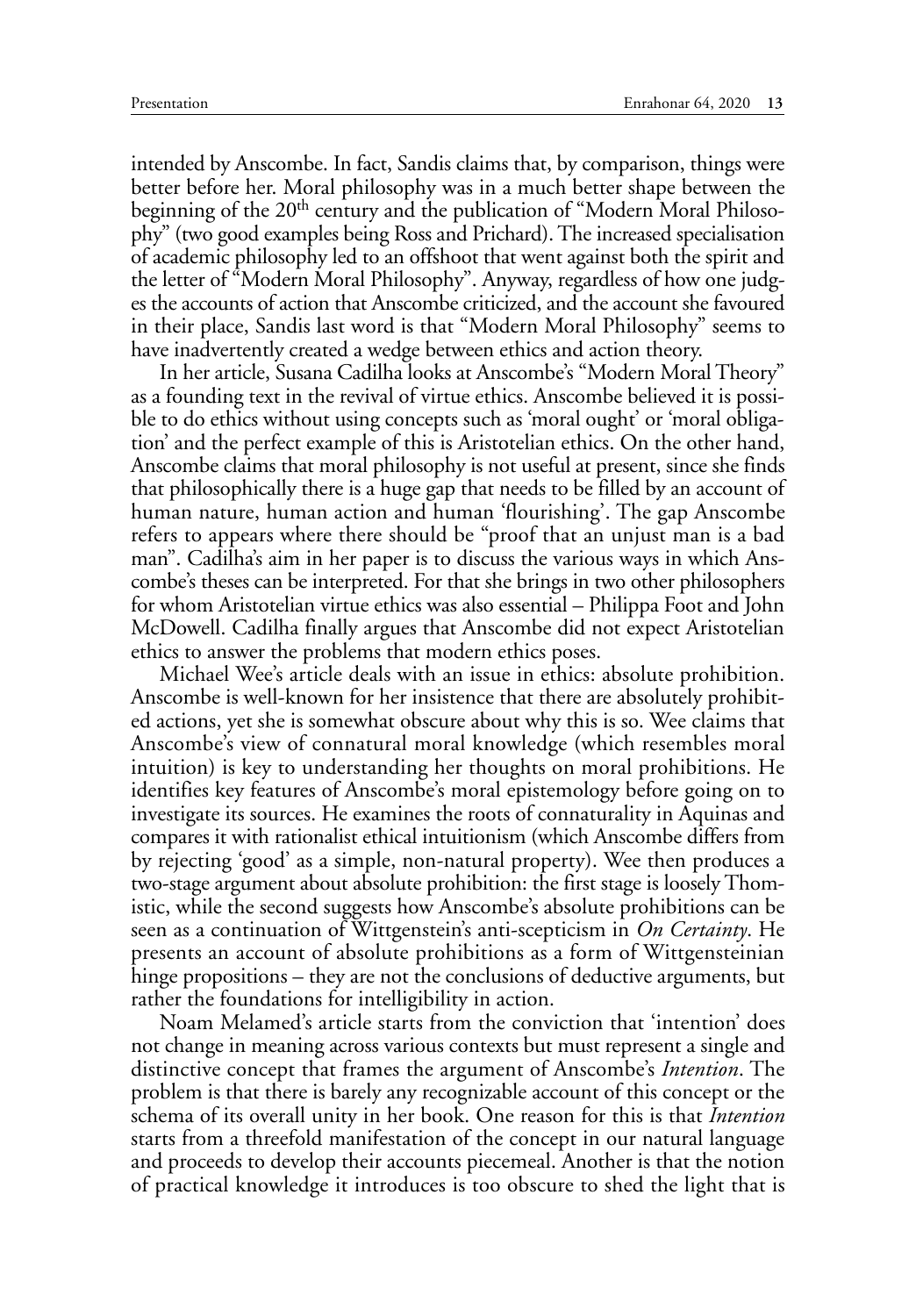precisely required to make the topic perspicuous as a whole. His article tries to address such obscurity, first by recapturing the features of Anscombe's philosophical logic and then by using them to account for the threefold division and its co-constitution in a wider context of rational conduct. Having done this, the investigation turns away from the epistemology of action and towards Anscombe's view of its logic, where it becomes clearer that this broader context displays a distinct form of thinking.

In his article, Duncan Richter takes up the fact that Anscombe criticizes Wittgenstein for discussing the "natural expression of an intention" in *Philosophical Investigations*. He considers recent responses to this dispute, especially those by Richard Moran and Martin Stone (writing together) and by Martin Gustafsson. Moran and Stone explain why Anscombe rejects talk of non-human animals expressing intention but emphasize the importance of language so much that it becomes hard to see on what basis intentions can ever be non-arbitrarily attributed to animals. Gustafsson notices this problem, and offers a solution based on biology and, in particular, knowledge of what is and is not conducive to the flourishing of members of each species. However, this goes beyond what Anscombe says and introduces new problems. Richter proposes that we can sometimes simply see what an individual intends to do by observing its behaviour, without reference to what is good or bad for members of its species. He claims that this is true to what Anscombe says and appears to get around the problems with the other views considered.

In his article, Jean-Philippe Narboux deals with an issue that is surprisingly often left unaddressed in discussions around Anscombe: voluntary action. He acknowledges that *Intention* might seem to dismiss the concept of the voluntary as being of philosophical significance. However, he believes that the impression is misconceived. It stems from a misunderstanding of Anscombe's philosophy of action in general and of the contribution of *Intention* in particular. The main contention of his article is that to understand the scope and nature of *Intention*'s contribution to an understanding of the voluntary, we must come to terms not only with the positive account that the book presents on the basis of its methods, but also the nature of the problems that, on the basis of these same methods, it deliberately shuns, on the ground that they involve considerations pertaining to ethics. The article is divided into seven sections, starting by placing section §49 within *Intention* as a whole. It seeks to explain why a systematic account of the voluntary is deferred until such a late stage of the inquiry. The author then proceeds to offer a commentary on section §49, with the aim of unfolding and defending the various insights into the topic of the voluntary which he systematically brings together against the background of the pivotal distinction between the intentional and the voluntary. Sections 3 to 6 constitute the main bulk of the essay and are respectively devoted to the four headings under which Anscombe successively apprehends the distinction between the intentional and the voluntary in §49. Finally, in the last section, Narboux tries to bring out the underlying unity of the account of the voluntary given in §49 as well as the deliberateness of the limitations of this account.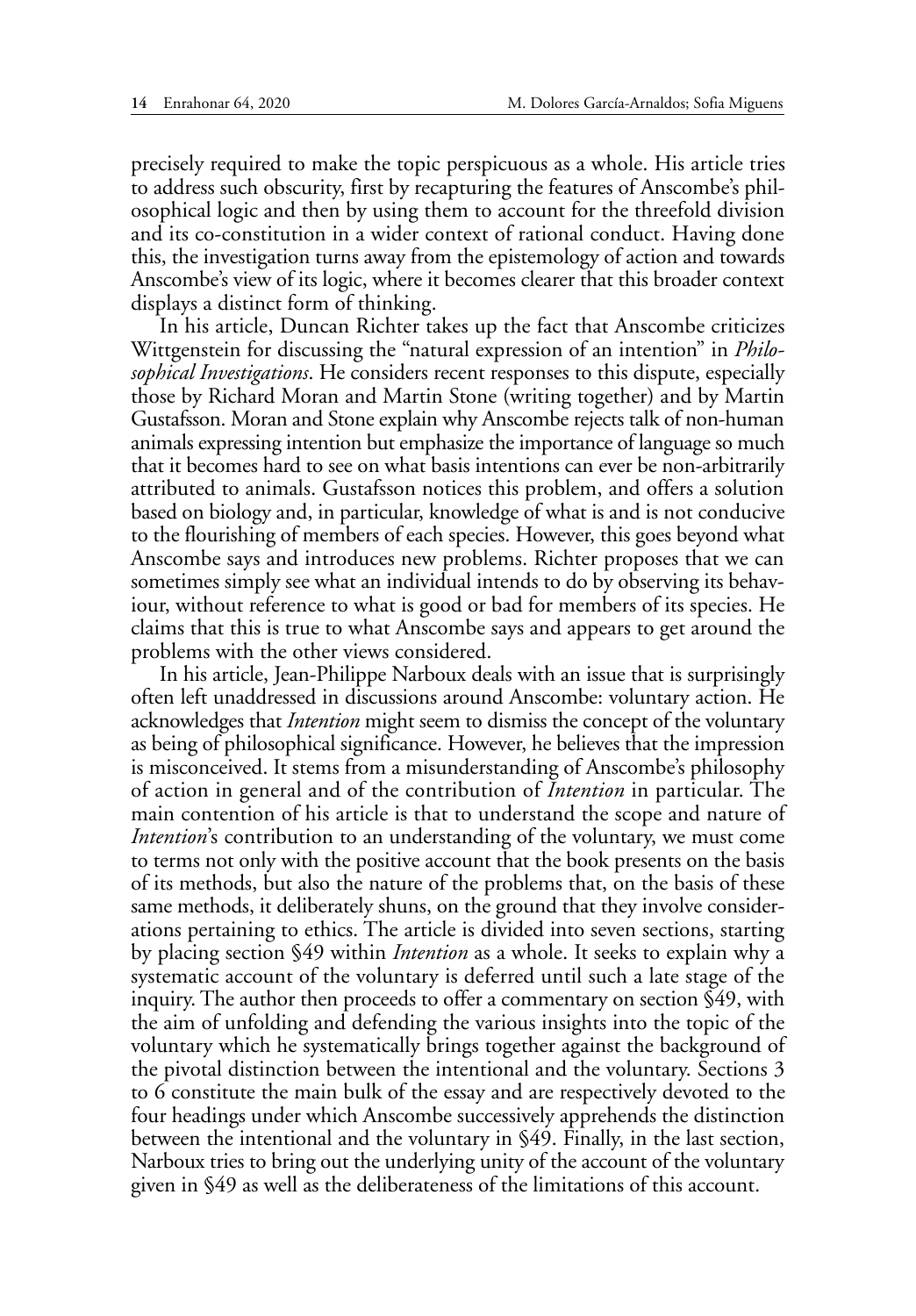Elisa Grimi enriches this volume with her article focusing on Anscombe and Wittgenstein. Her hommage to Anscombe extends to her teacher, for the philosophical closeness between Wittgenstein and Anscombe is indisputable and left a deep mark on her work. Yet Anscombe was able to develop her own philosophy and to distance herself from her master. In her study, Grimi shows both common points and discrepancies between the two philosophers. Mostly by going back to Anscombe's *An Introduction to Wittgenstein's "Tractatus"*, first published in 1959, Grimi points out how Wittgenstein's writings connected with the *Tractatus* are decisive for understanding the maturation of Anscombe's thought. In particular, she focuses on two topics: the critique of mentalism and the distinction between causes and reasons found in *Intention*. Grimi shows the complex way in which Wittgenstein's work and the development of Anscombe's thought are related, and dwells on some of the main points of Wittgenstein's philosophy. This is needed to understand Anscombe's thought, as well as the book she wrote on Wittgenstein which changed the way the *Tractatus* is interpreted.

In her article, Eylem Özaltun starts from Anscombe's *The First Person* to arrive at conclusions concerning subjectivity and consciousness. The study of first-person reports of intentional actions, happenings, thoughts, and sensations as revealing of the structure of self-consciousness was a central theme of Anscombe's work on philosophy of mind; Özaltun believes this has not been sufficiently registered in the literature. She aims to show that this theme animated many of Anscombe's works throughout her career and that "The First Person" (1974) is best understood as one among these and in the light of others.

In this essay, Anscombe discusses some of the peculiar features of the first-person pronoun. She defends, according to many commentators (e.g. McDowell, Campbell, Stainton), a notoriously false view that "I" does not refer. Even for Anscombe's most sympathetic readers, the conclusion is this is at best a confusion or a special, narrow, use of the notion of reference. The commentators mostly draw this conclusion by focusing on two arguments they take Anscombe to give, and show that they are not good arguments. Özaltun calls them "Argument from Immunity to Error Through Misidentification" and "Anti-Cartesian Argument". She claims that if we see "The First Person" as part of a project of understanding self-consciousness and its structural distinctness from consciousness, and the role of "I" in expressing self-consciousness and its peculiarities as revealing the structure of the thoughts it is used to express, this change of focus will provide a much better reading of Anscombe's article, whereby the passages in which the commentators found those arguments take on a different meaning and turn out not to be intended as direct arguments for her claim that "I" does not refer. Once we understand what is at stake in Anscombe's insistence that "I" does not refer in the light of her other works, the conclusion starts to look much more palatable.

These are the articles in this special issue. We hope the collection will be of some value to anyone involved in philosophical research, and that they will find inspiration in Anscombe for future work. We would like to thank the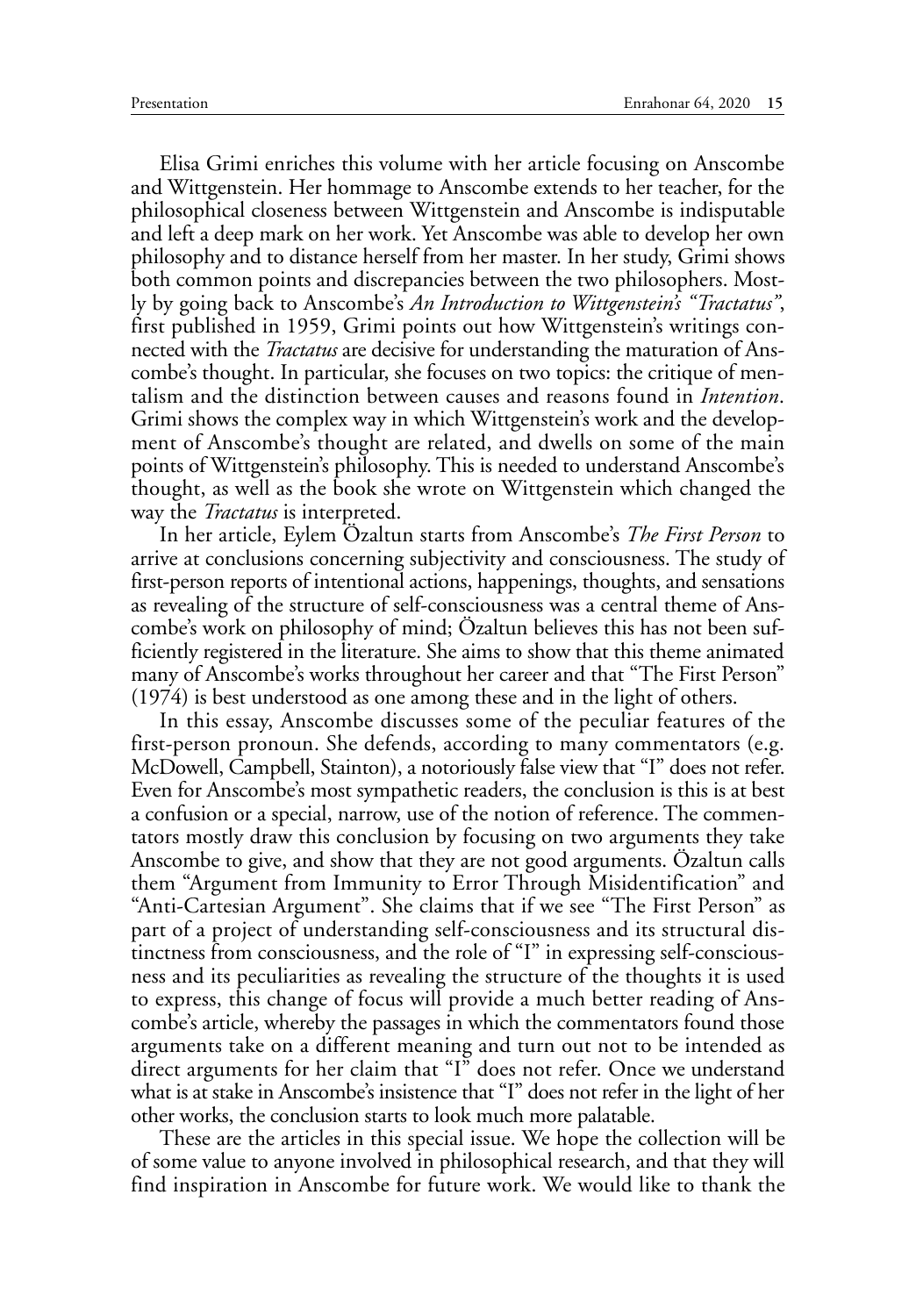following people for their help in making this volume possible: the authors for their high-quality articles, the reviewers whose reports we independently solicited and finally the editorial staff of Enrahonar (especially David Casacuberta) for their/his support during the work on this issue.

## **Bibliographical references**

Anscombe, G. Elizabeth M. (1957a). *Intention*. Oxford: Basil Blackwell. (2nd ed., 1963 Cambridge: Mass. 2000).

- (1957b). "Mr Truman's Degree". Pamphlet published by author. Reprinted in *Ethics, Religion and Politics. Collected Philosophical Papers Volume II.*  Blackwell (1981), 62-71.
- (1959). *An Introduction to Wittgenstein's Tractatus*. London: Hutchinson.
- (1981). "The Question of Linguistic Idealism". In: *The Collected Papers*, vol. 1, *From Parmenides to Wittgenstein*. Oxford: Blackwell, 122-133.
- (1989). "Practical Inference". Reprinted in M. Geach and L. Gormally (eds.). *Human Life, Action and Ethics*. Exeter: Imprint Academic (2005), 109-147.
- (2002). *Three Philosophers: Aristotle, Aquinas, Frege*, with Peter Geach. Oxford: Basil Blackwell.
- (2005). "Modern moral philosophy". In: M. Geach and L. Gormally (eds.). *Human Life, Action and Ethics*. Exeter: Imprint Academic.
- Audi, Robert (2004). "Reasons, Practical Reason, and Practical Reasoning". *Ratio*, XVII (2), 118-149.
- Blackburn, Simon (2005). *Review from TLS*: G.E.M. Anscombe; Mary Geach (ed.); Luke Gormally (ed.). *Human Life, Action and Ethics*, St. Andrews: St Andrews Studies in Philosophy and Public Affairs. Retrieved from: <<http://www2.phil.cam.ac.uk/~swb24/reviews/Anscombe.htm>>
- Davipson, Donald (1963). "Actions, Reasons, and Causes". In: *Essays on Actions and Events*. Oxford: Oxford University Press (2001), 3-20.
- (1980). *Essays on Actions and Events*. Oxford: Clarendon Press.
- Driver, Julia (2014). "Gertrude Elizabeth Margaret Anscombe". *The Stanford Encyclopedia of Philosophy*. Edward N. Zalta (ed.). Retrieved from <http:// plato.stanford.edu/archives/win2014/entries/anscombe/>.
- FORD, Anton (2011). "Action and Generality". In: A. FORD; J. HORNSBY and F. STOUTLAND (eds.). *Essays on Anscombe's Intention*. Cambridge, MA: Harvard University Press, 76-104.
- FORD, Anton; HORNSBY, J. and STOUTLAND, F. (eds.) (2011). *Essays on Anscombe's Intention*. Cambridge, MA: Harvard University Press.
- García-Arnaldos, M. Dolores (2017). "Elizabeth Anscombe: razones y acciones". In: Ríos Guardiola, M.ª Gloria and HERNÁNDEZ GONZÁLEZ, M.ª Belén (eds.). *Mujeres con luz*. Murcia: Editum, 89-108.
- McDowell, John (1991). "Intentionality and Interiority in Wittgenstein". Reprinted in *Mind, Value, and Reality*. Cambridge, Mass.: Harvard University Press, 1998, 297-321.
- (2010). "What is the Content of an Intention in Action?" *Ratio*, 23, 415-432.